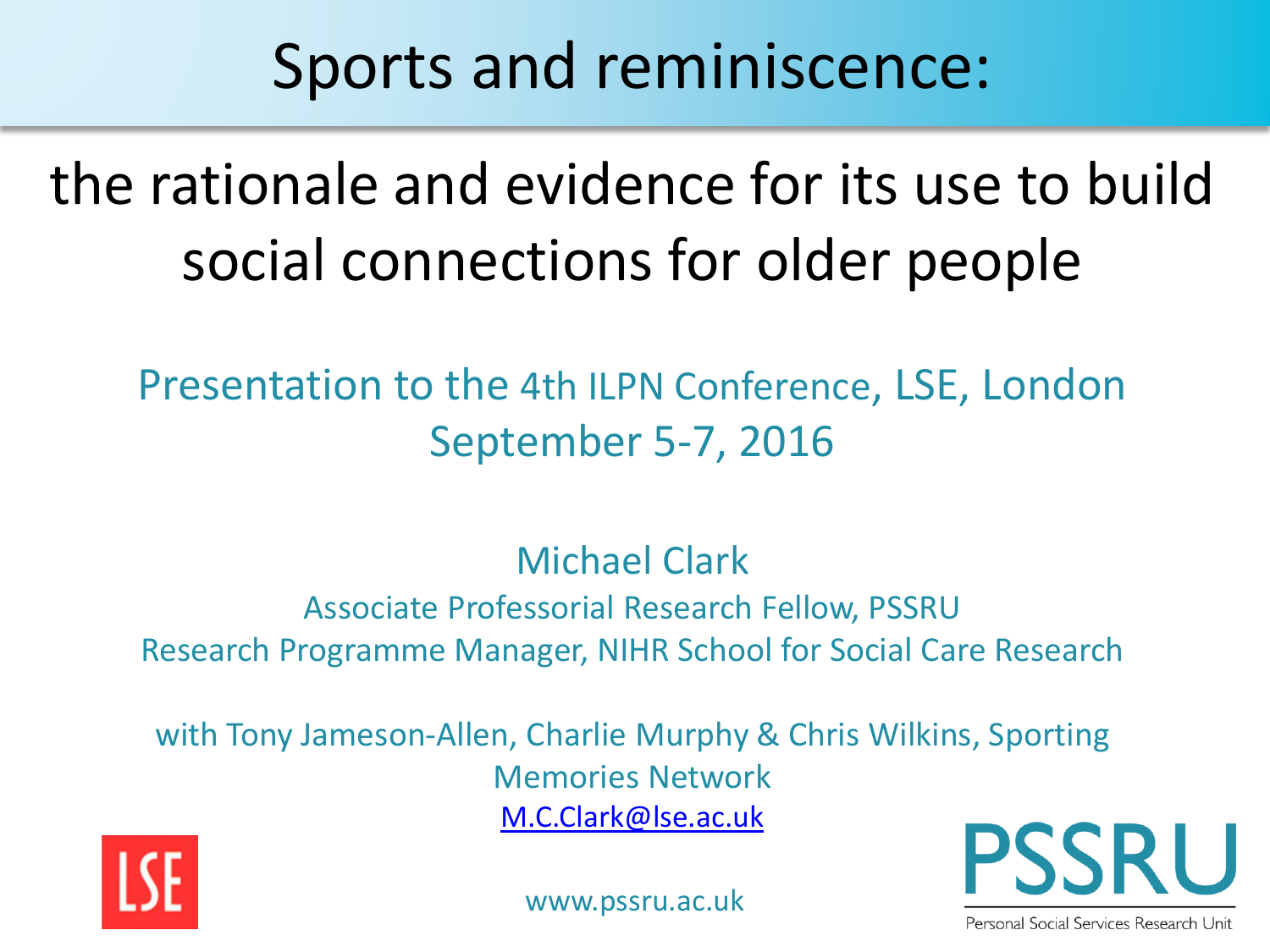#### The context

- Ageing populations e.g. documented globally (WHO) & UK (Foresight 2016)
- Other demographic changes e.g. family networks
- Dementia e.g. PMs Dementia Challenge (2015)
- Loneliness and isolation in older people e.g. The Campaign to End Loneliness
- Changing expectations of older people?
- Concerns about the quality of care e.g. enough social contact or activities in care homes?
- Economic and workforce challenges



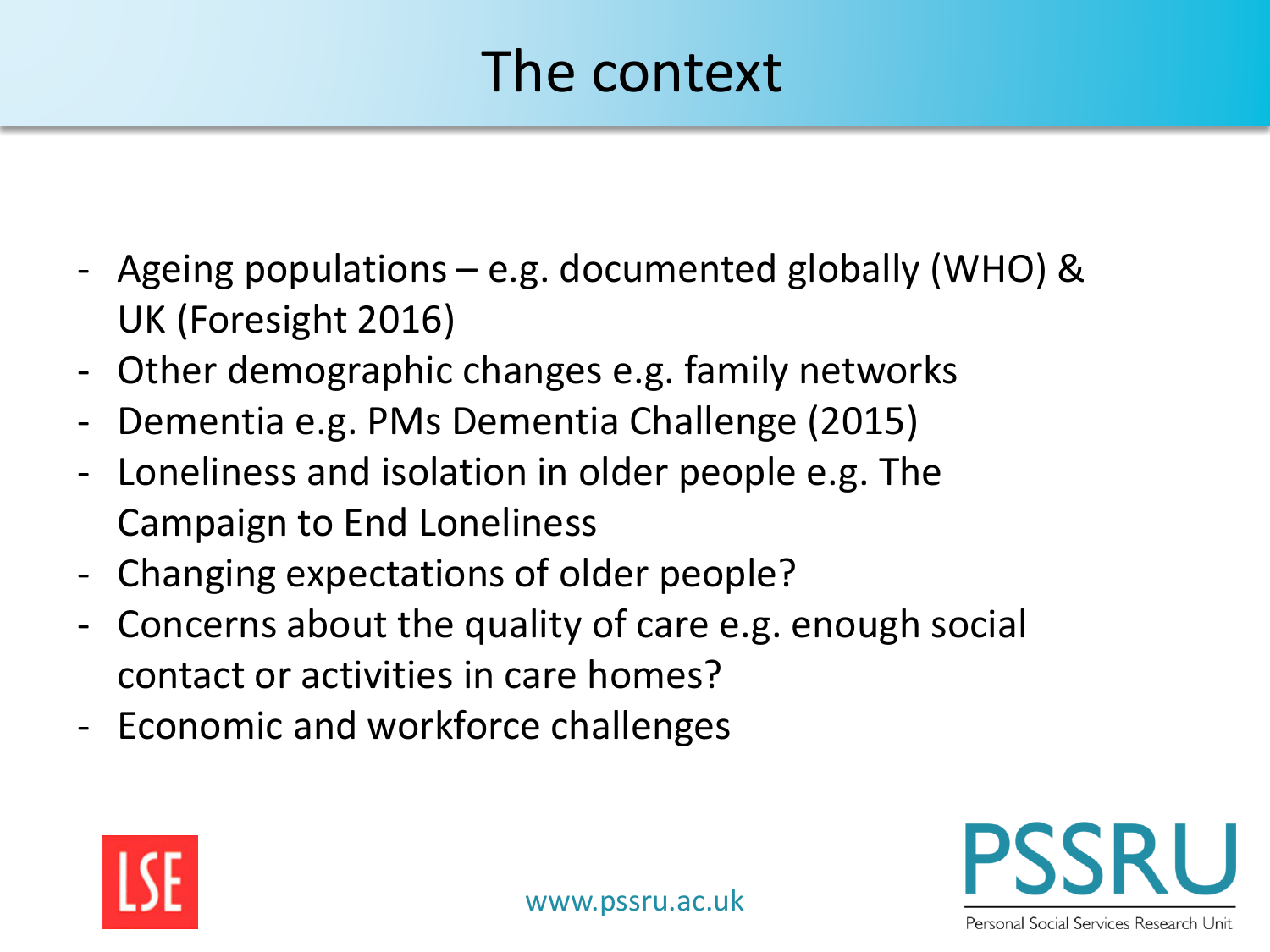# The need

- Need to find low cost, effective ways of helping people
- They need to be engaging to individuals:
	- We need a variety of them to fit people's interests, abilities and contexts;
	- From pre-programmed activities (e.g. bingo every Thursday) to more flexible and personal activities;
	- Shift thinking from "intervention-itis" to human interactions;
	- Transferable skills for workforces;
	- Activities that enhance the relationships and relational aspects in care.

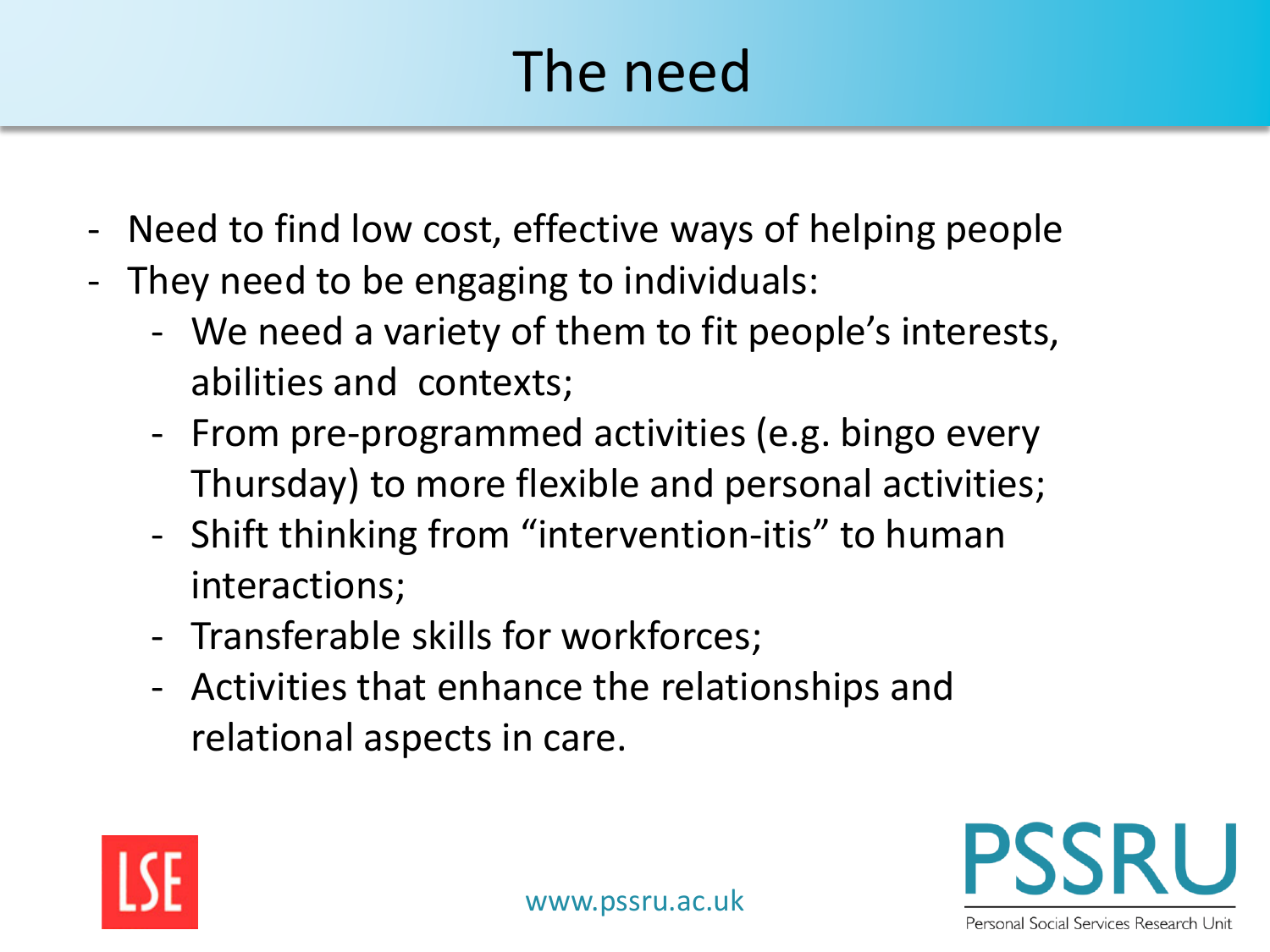### Sporting memories

Sporting memories:

- are widespread
- are continually being made and retold
- can be very powerful in terms of identity and emotions
- can be very strong in terms of being deep rooted
- can span eras, social groups and generations
- can be about family and social history
- are multi-sensory
- can form a basis for conversations

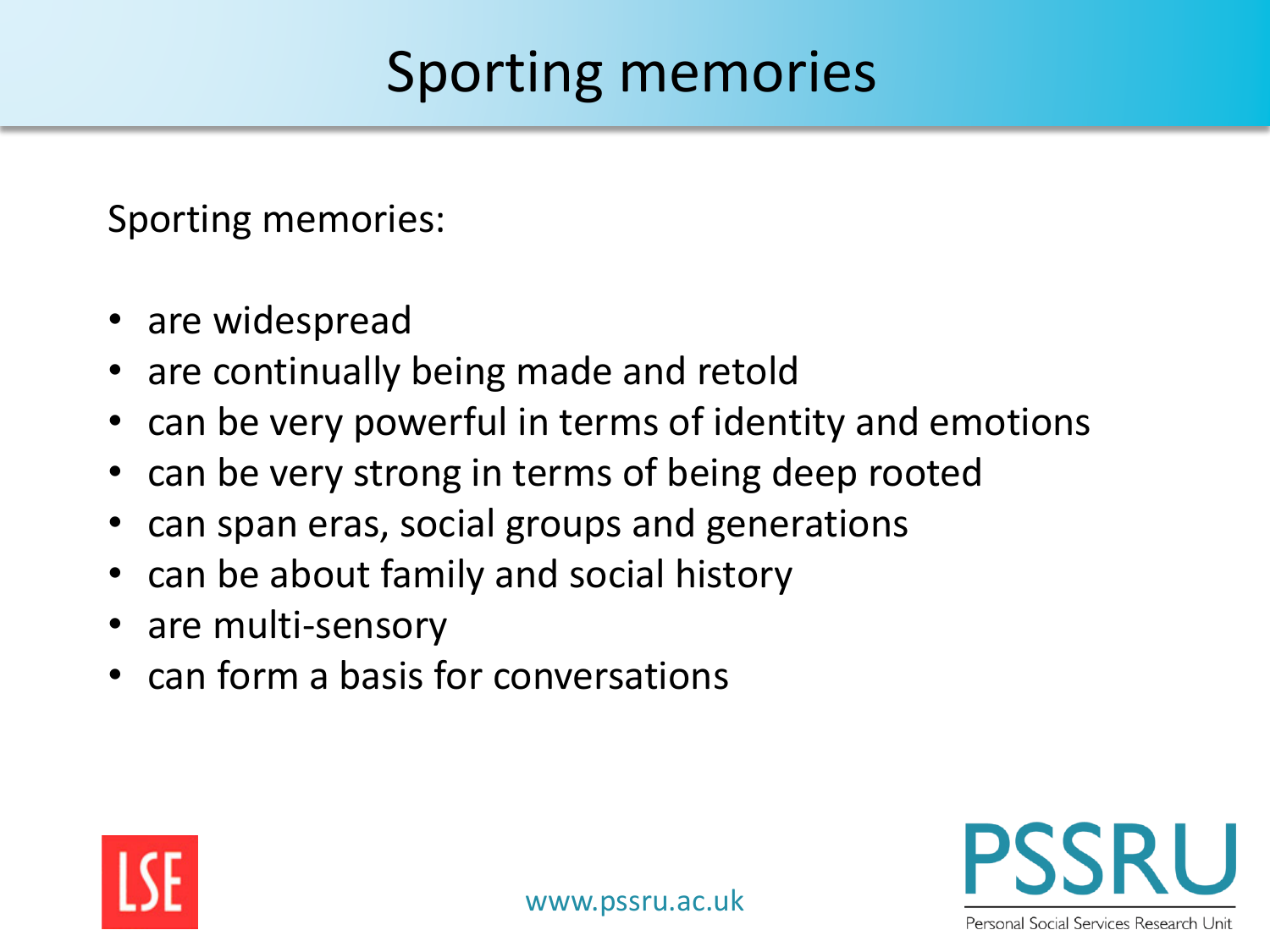### The work of the [Sporting Memories Network](http://www.sportingmemoriesnetwork.com/)



Personal Social Services Research Unit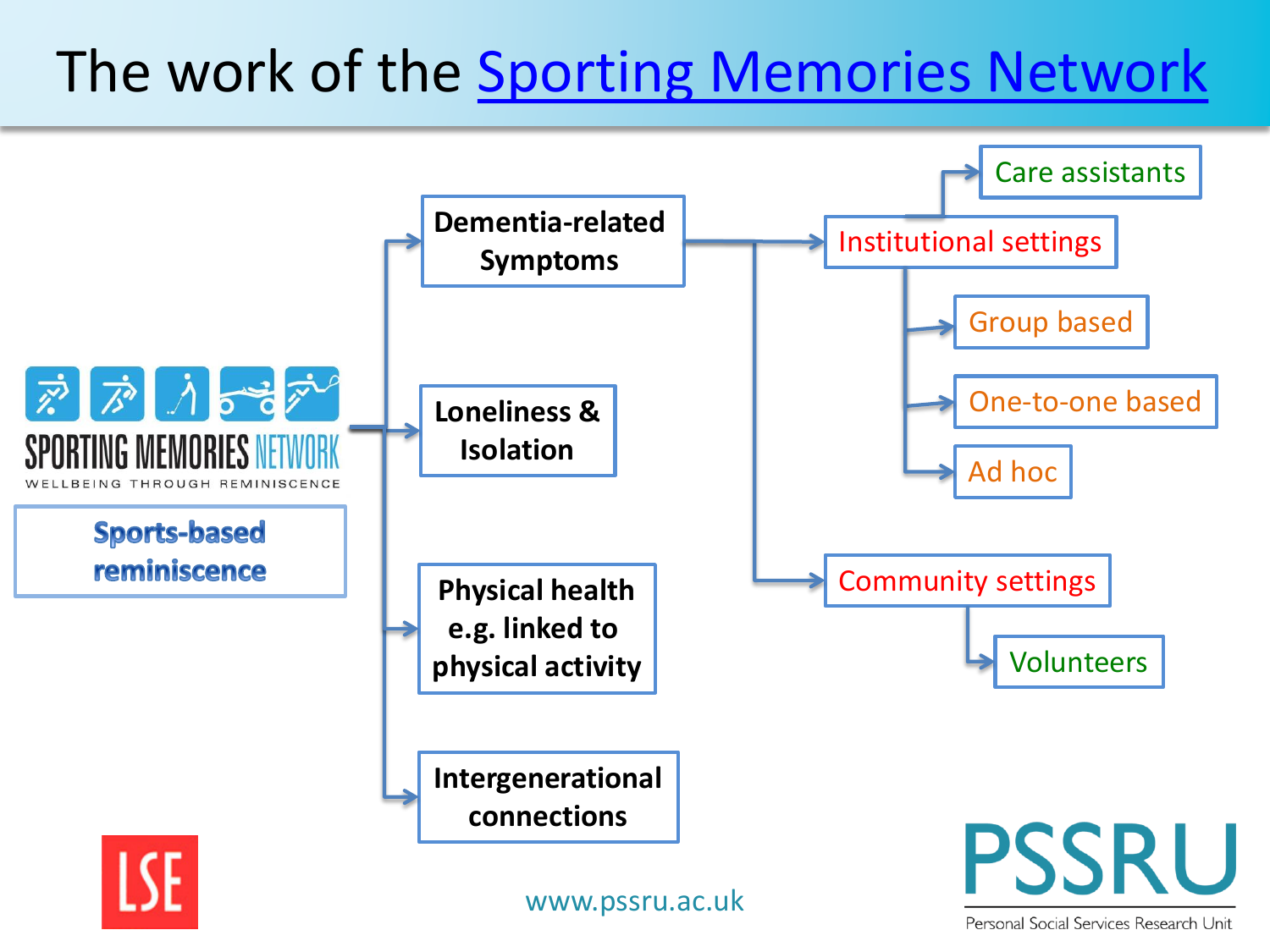## Proof of concept studies

- 2 pilot/proof of concept projects across Leeds: i) across a network of care homes ii) across care homes and community groups
- Each organisation sent at least 2 staff to half-day training
	- typically they were non-professionally qualified staff
- received a set of resources including a training manual, sporting memories cards and a weekly sporting newspaper (the Pink)

- on call advice and support from the Sporting Memories Network to get started

- and, In project ii), 3 learning set meetings

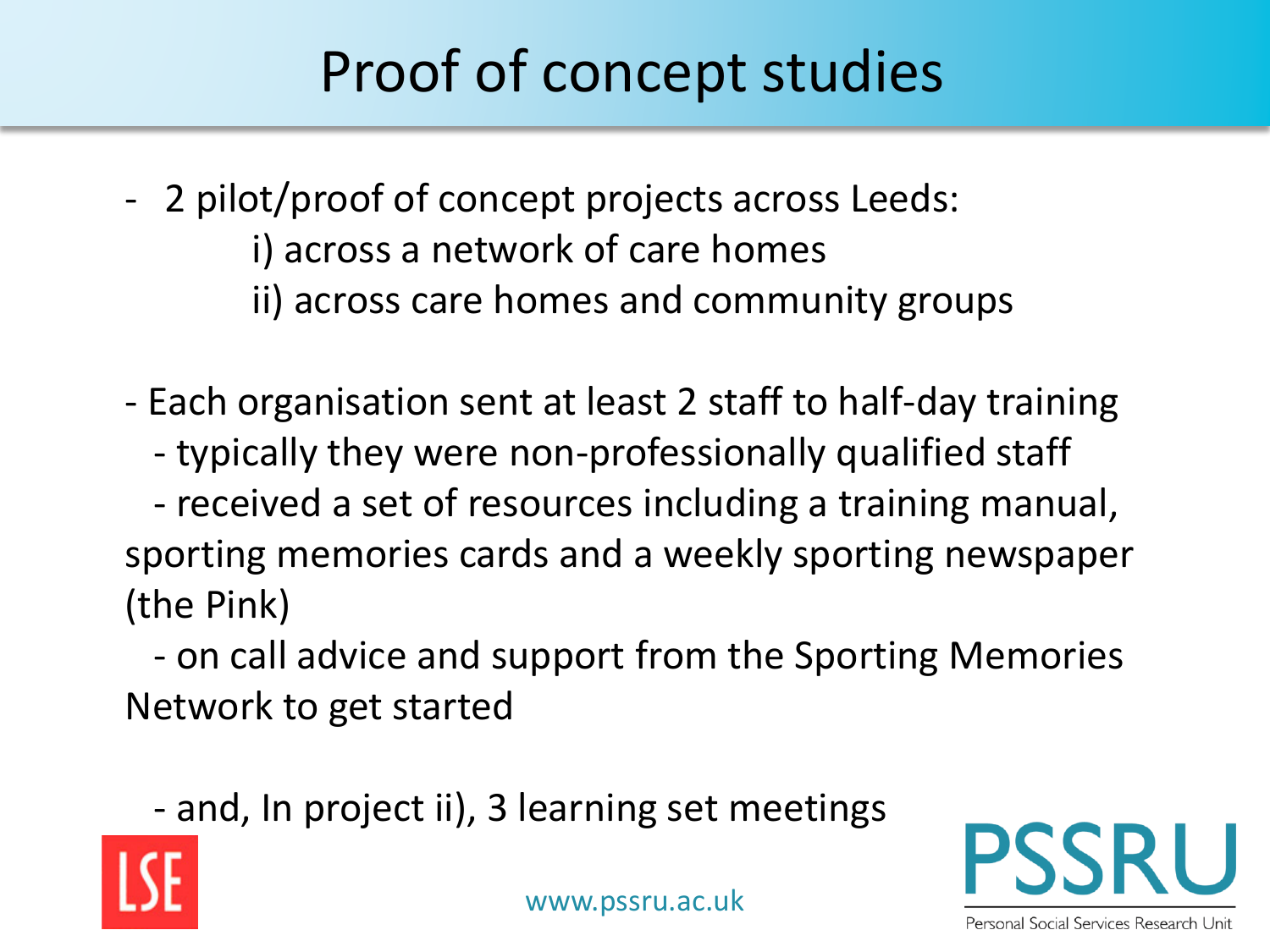## Lessons to date (i)

- Care homes seem to be looking out for ideas;
- Community dementia groups seem ready to take on new ideas;
- Non-professionally qualified staff and volunteers can be trained and supported to use sporting memories;
- The skills are probably transferable to other topics;
- Very versatile approach and flexible to fit people's abilities;
- Maintaining activity in a care home can be difficult;
- Community settings seem be more flexibly able to accommodate regular activity

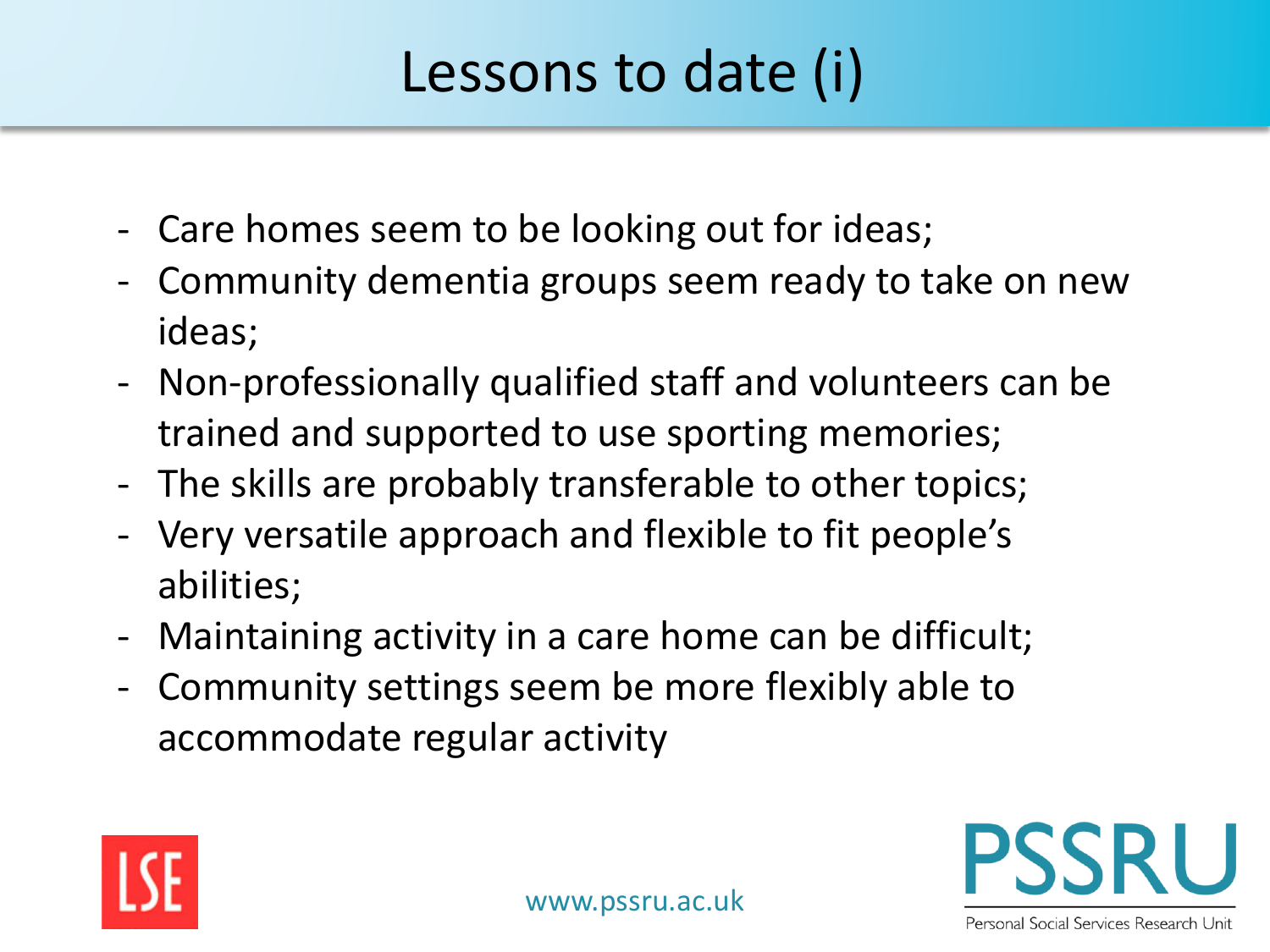## Lessons to date (ii)

- Staff reported Sporting Memories work:
	- Was easy to engage with, even if they had no interest in sports;
	- Appreciated the flexible way it could be used;
	- Saw service users enjoying it, and some carers engaging in it;
	- Validated their work